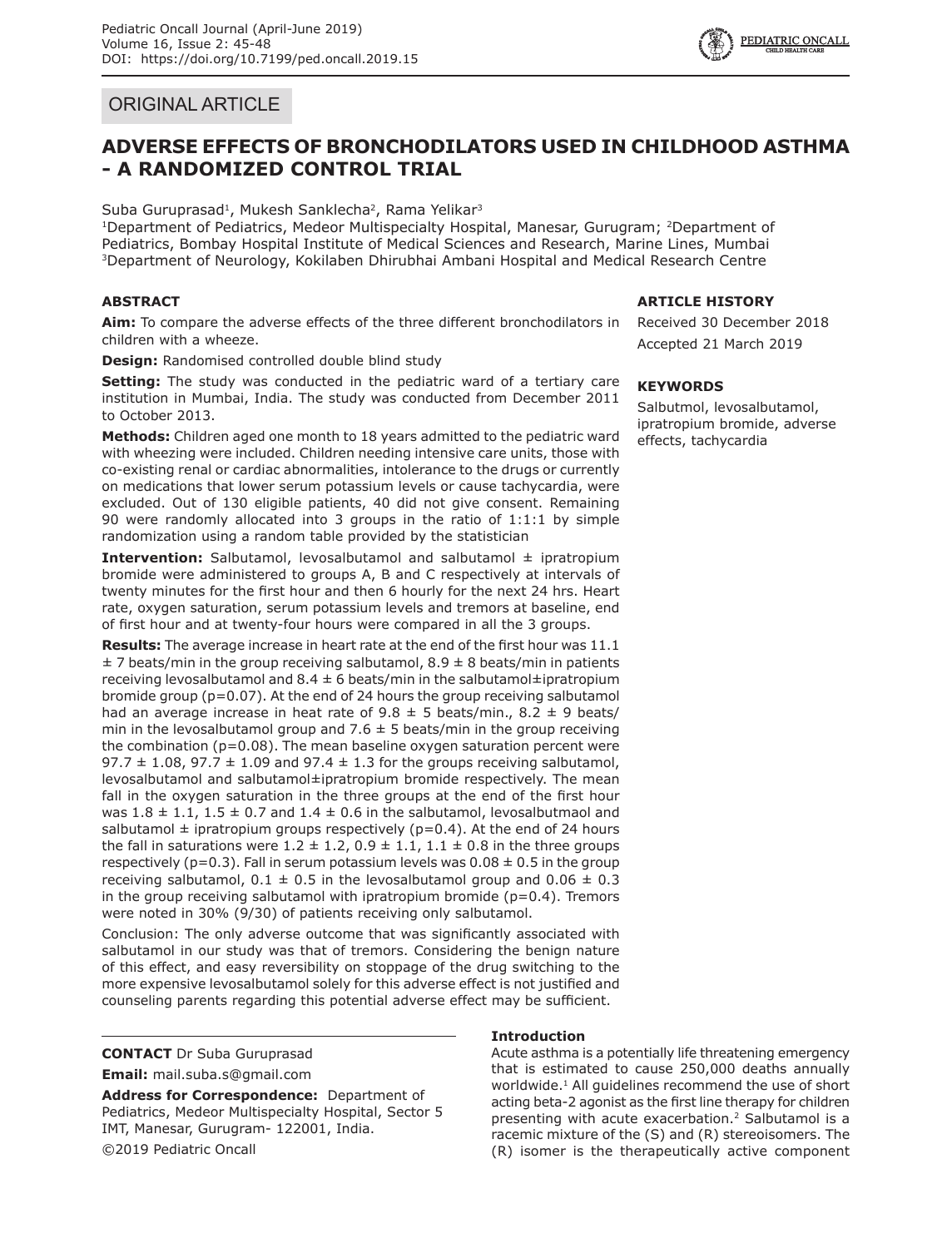responsible for the bronchodilator activity, while the (S) isomer, which was till recently thought to be an inert component, is now believed to be responsible for the adverse effects associated with salbutamol. $3$ Levosalbutamol is a pure (R) isomer and is claimed to be free of the detrimental side effects associated with salbutamol.<sup>4</sup> This claim however is not consistently supported in literature. There are conflicting opinions, worldwide, on whether there are sufficient benefits to justify the 5-10 times higher price tag.<sup>5</sup> Guidelines recommend addition of ipratropium to the therapy in moderate to severe asthma in children not responding to first line short-acting beta 2 agonist nebulization.<sup>6</sup> However, in practice, often the combination is used at the outset when a child presents to the emergency room. The combination of ipratropium bromide and salbutamol, which was earlier used widely, has now been entirely withdrawn from the market and replaced by a substantially more expensive combination with levosalbutamol.

In this study we aim to see the differences in the occurrence of clinically important adverse effects associated with these drugs and to establish if these differences justify choosing the more expensive alternatives.

#### **Setting:**

The study was conducted in a tertiary care center from December 2011 to October 2013. All children from one month to 18 years of age admitted to the pediatric ward with wheezing were included. Children admitted to intensive care units, those with co-existing renal or cardiac abnormalities, known intolerance to the drugs or currently on medications known to lower serum potassium levels or cause tachycardia like oral beta 2 agonists and diuretics, were excluded.

#### **Study design:**

This randomized, double-blinded, parallel-group study was designed to determine the safety and efficacy of levosalbutamol in comparison with salbutamol and salbutamol + ipratropium bromide. Sample size estimation for this study was done using a PS (Power and Sample Size) Software Version 2.1.31 (Vanderbilt,Canada) considering the mean changes in heart rate as the key parameter from other studies in literature.<sup>7,8</sup> A sample size of 90 was required to detect differences between study medications with 95% power to show equivalence at a significance level of 5%. Ethical approval was taken from the institutional ethics committee (reference no.-BHMIS/6140). The trial was retrospectively registered with the clinical trial registry of India (CTRI/2017/11/010335). The drugs needed for the study were pre-packed and sealed prior to the recruitment of study participants, and labeled as A, B and C respectively. Neither the treating physician nor the patients were aware of the contents. Packet A contained salbutamol 2.5 mg vials, packet B contained levosalbutamol 1.25 mg vials and packet C contained salbutamol + ipratropium bromide (2.5 mg and 250 mcg respectively). Eligible patients were recruited as and when they presented in the outpatient department or the emergency room and were allocated to one of the three groups by a chit system. Written informed consent (and assent, where applicable) was obtained. Group A received salbutamol 0.15 mg/kg/dose (minimum dose of 2.5 mg), Group B was given levosalbutamol 0.075

mg/kg/dose (minimum dose of 1.25 mg) and Group C received salbutamol + ipratropium bromide (0.15  $mq/kg/dose$  of salbutamol  $+250$  mcg of ipratropium bromide) which were administered by a nursing staff not involved in the study. Drugs were administered at intervals of twenty minutes for the first hour and then 6 hourly for the next 24 hours. Outcomes were measured at baseline, at first hour and at twenty-four hours.

Heart rate and oxygen saturation was monitored using a portable hand held pulse oximeter with a pediatric probe at baseline, at end of 1 hour and at end of 24 hours. Serum potassium levels were analyzed by biochemical methods at baseline and at end of 24 hours and tremors as reported by the parent or confirmed on clinical examination.

#### **Statistical Analysis**

Demographic characteristics were calculated by simple proportions. The mean values at the end of different time points within a group were compared using the Wilcoxon Signed Rank Test. Comparison of parameters between the three study groups was done using Kruskal-Wallis One Way Analysis of Variance on Ranks test. A P value less than 0.05 was considered significant.

#### **Results**

Among 130 patients who were eligible, 40 did not consent to participate in the study. All ninety patients enrolled in the study completed the study protocol (Figure 1). Patient demographic characteristics

**Figure 1.** CONSORT diagram depicting the enrollment of study participants into the three study groups

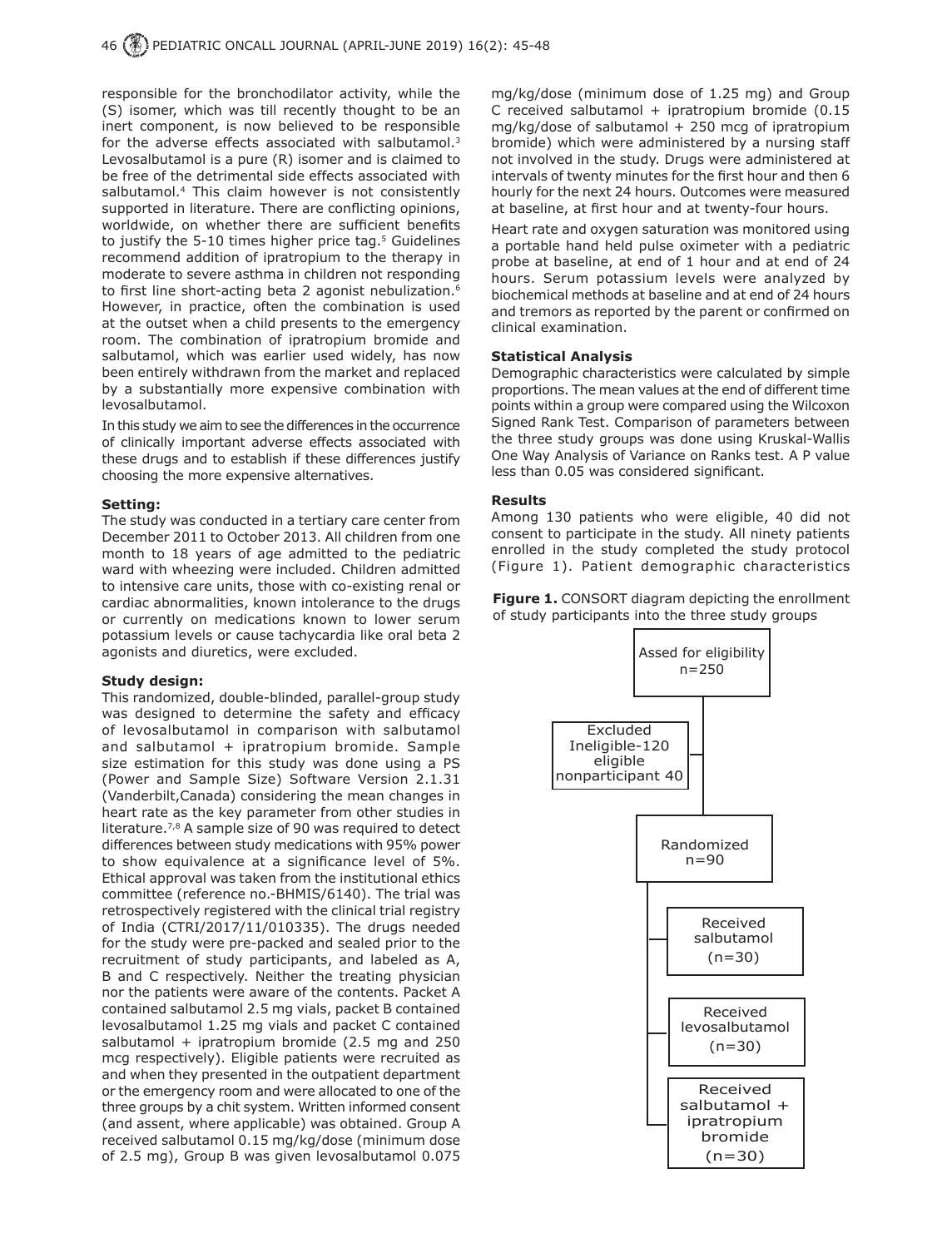| Demographic feature | Salbutamol  | Levosalbutamol | Salbutamol with ipratropium<br>bromide | p-value |
|---------------------|-------------|----------------|----------------------------------------|---------|
| Age (mean)          | $5.5 + 4.3$ | $6.5 + 4.5$    | $7.0 + 4.7$                            | 0.32    |
| Males $(% )$        | 20 (70%)    | 17 (56%)       | 17 (56%)                               | 0.47    |
| Females (%)         | $10(30\%)$  | 13 (43%)       | 13 (43%)                               | 0.47    |

**Table 1.** Baseline characteristics of the study groups.

**Table 2.** Comparison of the outcome between the study groups.

| Drugs $\rightarrow$                                                  | Salbutamol     | Levosalbutamol | Salbutamol + ipratropium | p-value |
|----------------------------------------------------------------------|----------------|----------------|--------------------------|---------|
| Outcome                                                              |                |                | bromide                  |         |
| Mean increase in heart rate<br>1st hour (beats/min)                  | $11.7 \pm 7$   | $8.9 \pm 8$    | $8.4 \pm 6$              | 0.07    |
| Mean increase in heart<br>rate at the end of 24 hours<br>(beats/min) | $9.8 \pm 5$    | $8.2 + 9$      | $7.6 \pm 5$              | 0.08    |
| Decrease in oxygen<br>saturation at end of<br>1st hour $(\% )$       | $1.8 + 1.1$    | $1.5 \pm 0.7$  | $1.4 \pm 0.6$            | 0.5     |
| Decrease in oxygen<br>saturation at end of 24<br>hour $(\% )$        | $1.2 \pm 1.2$  | $0.9 \pm 1.1$  | $1.1 \pm 0.8$            | 0.3     |
| Fall in serum potassium<br>levels (24 hours)                         | $0.08 \pm 0.5$ | $0.1 \pm 0.5$  | $0.06 \pm 0.3$           | 0.4     |

were similar among treatment groups (Table 1). The mean baseline oxygen saturation percent were 97.7+1.08%, 97.7+1.09% and 97.4+1.3% for the groups receiving salbutamol, levosalbutamol and salbutamol+ipratropium bromide respectively. Serum potassium levels at admission were 4.4+0.5 meq/L, 4.2+0.5 meq/L and 4.3+0.5 meq/L in the groups receiving salbutamol, levosalbutamol and combination therapy respectively. The changes in heart rate, oxygen saturation, serum potassium at the end of 1 hour and at the end of 24 hours in all the 3 groups is depicted in table 2. Tremors were observed in 9 out of 30 participants (30%) in the group receiving salbutamol.

#### **Discussion**

The superiority of levosalbutamol over salbutamol in the management of children with acute asthma remains a controversy. Effect on heart rate, one of the clinically significant adverse effects anticipated with the use of salbutamol, was similar in all the three study groups at the end of the first hour and at 24 hours. Fall in oxygen saturation, although statistically significant in all three groups, did not lead to clinically significant hypoxia. This finding may be of relevance in cases where the baseline oxygen saturation is low and it may be prudent to use oxygen while nebulizing with any of the three drugs studied here. There were no significant changes in serum potassium levels associated with the use of any of the three drugs. The only adverse outcome that was significantly associated with salbutamol in our study was that of tremors. Considering the benign nature of this effect, and easy reversibility on stoppage of the drug switching to the more expensive levosalbutamol solely for this adverse effect is not justified and

counseling parents regarding this potential adverse effect may be sufficient.

A literature review by Browoski et al compared seven randomized controlled trials and concluded that there were no significant differences in the efficacy, adverse effects and hospital admissions of levosalbutamol and salbutamol. They also found no evidence of a greater increase in heart rate with salbutamol compared to levosalbutamol.9 A systematic review in 2013, considered seven trials with 1625 participants. The pooled results failed to demonstrate superiority of levosalbutamol over salbutamol for respiratory rate, oxygen saturation, change in FEV1, side effects profile and duration of emergency department care. Levosalbutamol was superior to salbutamol in decreasing hospital admission rate. However, this was contributed solely by one trial and the benefit was not evident after excluding this trial from the metaanalysis.10

Comparison of the effects of racemic salbutamol versus its combination with ipratropium bromide has shown no difference in the occurrence of side effects. A study comparing levosalbutamol with a combination of salbutamol and ipratropium bromide demonstrated efficacy and symptom profiles of nebulized levosalbutamol 1.25 mg comparable to nebulized salbutamol 5.0 mg combined with ipratropium bromide 0.25 mg. The study concluded that "the more expensive levosalbutamol did not shorten length of stay, reduce number of nebulized treatments, improve peak flow measurements, reduce symptomatic complications, or reduce unplanned return visits for asthma management when compared to combination